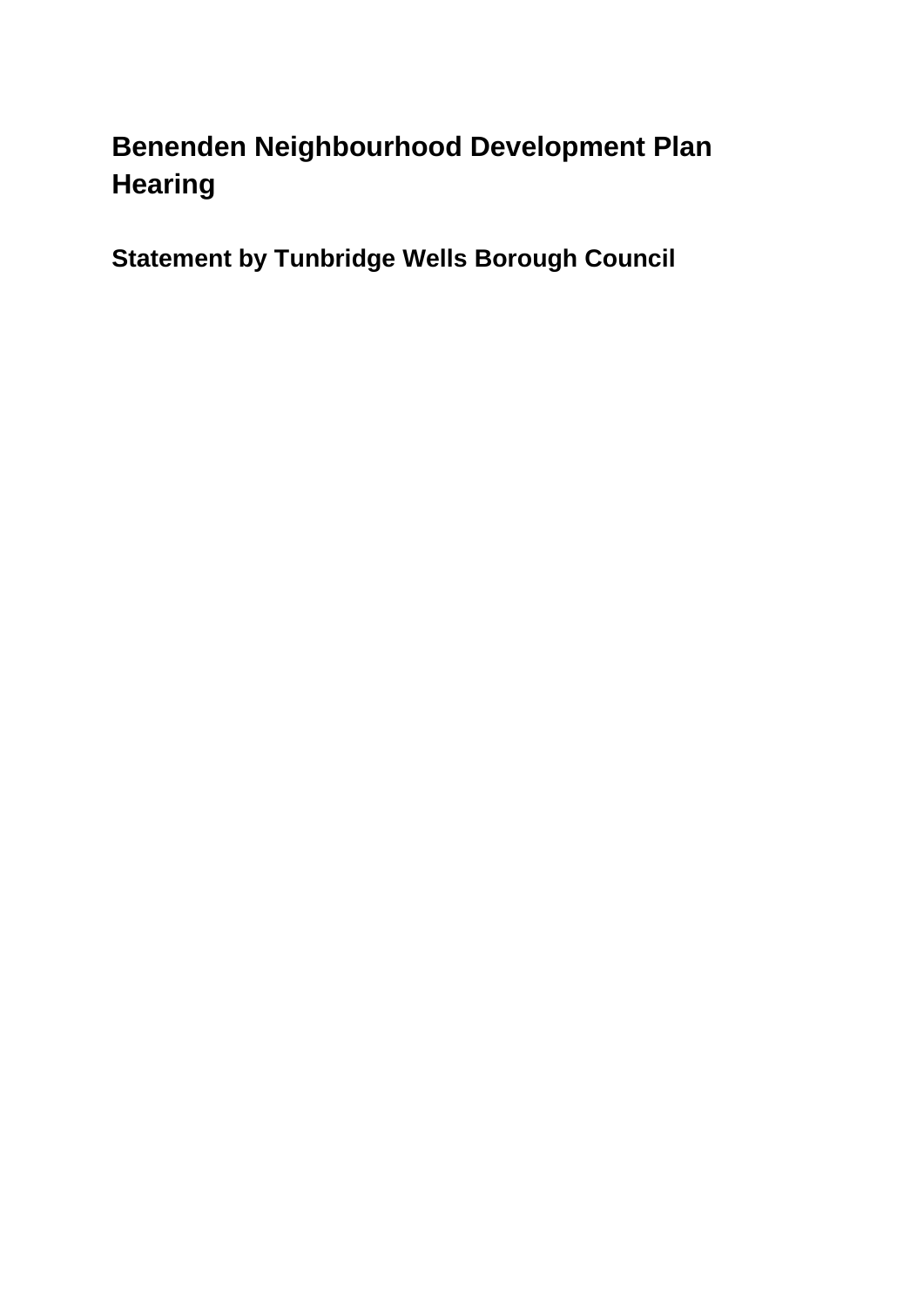Question 1: "Are the proposed allocations on the hospital owned land at East End, well located and will they deliver sustainable development? Do the two allocations meet the criteria which are set out in paragraph 78 of the NPPF, namely that "housing should be located where it will enhance or maintain the viability of rural communities" and is the subsequent NPPF advice that "where there are groups of smaller settlements, development in one village may support services in a village nearby" relevant to the neighbourhood plan strategy? If the NPPF policy, in para 117, is that objectively assessed housing needs should be delivered in a way that makes as much use as possible of previously developed land, does the development of the two hospital allocation sites "cause harm to designated sites of importance for biodiversity or conflict to an overriding extent with other NPPF policies"?

## **Sustainable Development**

TWBC agrees with Benenden PC (BPC) that the proposed allocations at East End would constitute sustainable development as set out at paras 7 and 8 of the NPPF. The overall sustainability of options, sites and alternatives has been assessed through the Sustainability Appraisal (SA) process by both TWBC and by AECOM for BPC separately. Both have found these proposals to be relatively sustainable. The [TWBC SA](https://tunbridgewells.gov.uk/__data/assets/pdf_file/0006/387798/Sustainability-Appraisal-for-PSLP_accessible_compressed.pdf) (Table 58 on Page 165) shows the SA scores for the allocated sites in the TWBC Pre-Submission Local Plan (PSLP) for Benenden Parish, individually and cumulatively, with the Scores for Reasonable Sites in Benenden shown in Appendix L on pages 334 and 335.

At the borough level SA context, the two sites at East End score more favourably than non-allocated sites, particularly with regard to heritage, landscape and travel objectives. Developments of this scale in the PSLP are normally focussed on sites around an existing settlement, and the SA recognises use of the private car associated with these sites, with air, equality and travel objectives scored accordingly. However both of the proposed allocations at East End are PDL sites (furthermore, they are outside of the AONB, with the landscape objective scores reflecting this please see TWBC response to question 5), and their redevelopment is in accordance with paras 117 and 118 (d) of the NPPF:

Para 117: the allocations promote the effective use of land in meeting the need for homes, without causing harm to designated sites of importance for biodiversity (see TWBC response to question 4).

Para 118: the sites comprise in part under-utilised land and buildings, and their redevelopment would allow them to be used more effectively. Land supply in the parish (and indeed the borough as a whole) is constrained by its location in the AONB, as reflected in the outcome of the SA and SHELAA in the assessment of the individual sites.

In accordance with para 137(a) of the NPPF, the development strategy in the PSLP has demonstrated that before concluding exceptional circumstances exist to justify changes to Green Belt boundaries (ref PSLP Policy STR1 The Development Strategy), it has examined fully all other reasonable options for meeting its identified need for development. This includes making as much use as possible of suitable brownfield sites and underutilised land, and also delivering additional services.

At the parish level, the SA completed by AECOM uses a different methodology compared with the PSLP. A comparison of development location options was undertaken comparing greenfield and PDL sites. The option of development on PDL performed better overall, particularly with regard to climate change, landscape, historic environment, land/soil & water resources, population & community, and health & wellbeing. The remaining two objectives of transportation and bio/geodiversity, were scored either equally or as too uncertain.

### **Enhance/maintain viability of rural areas**

The allocation policies at East End will provide for improved infrastructure. The proposed development will deliver a number of services:

Provision of on-site services to reduce travel: café, retail outlet, community and play facilities

Provision of an active travel link to Benenden

Provision of a minibus to Benenden & Tenterden to coincide with school times plus one on a Saturday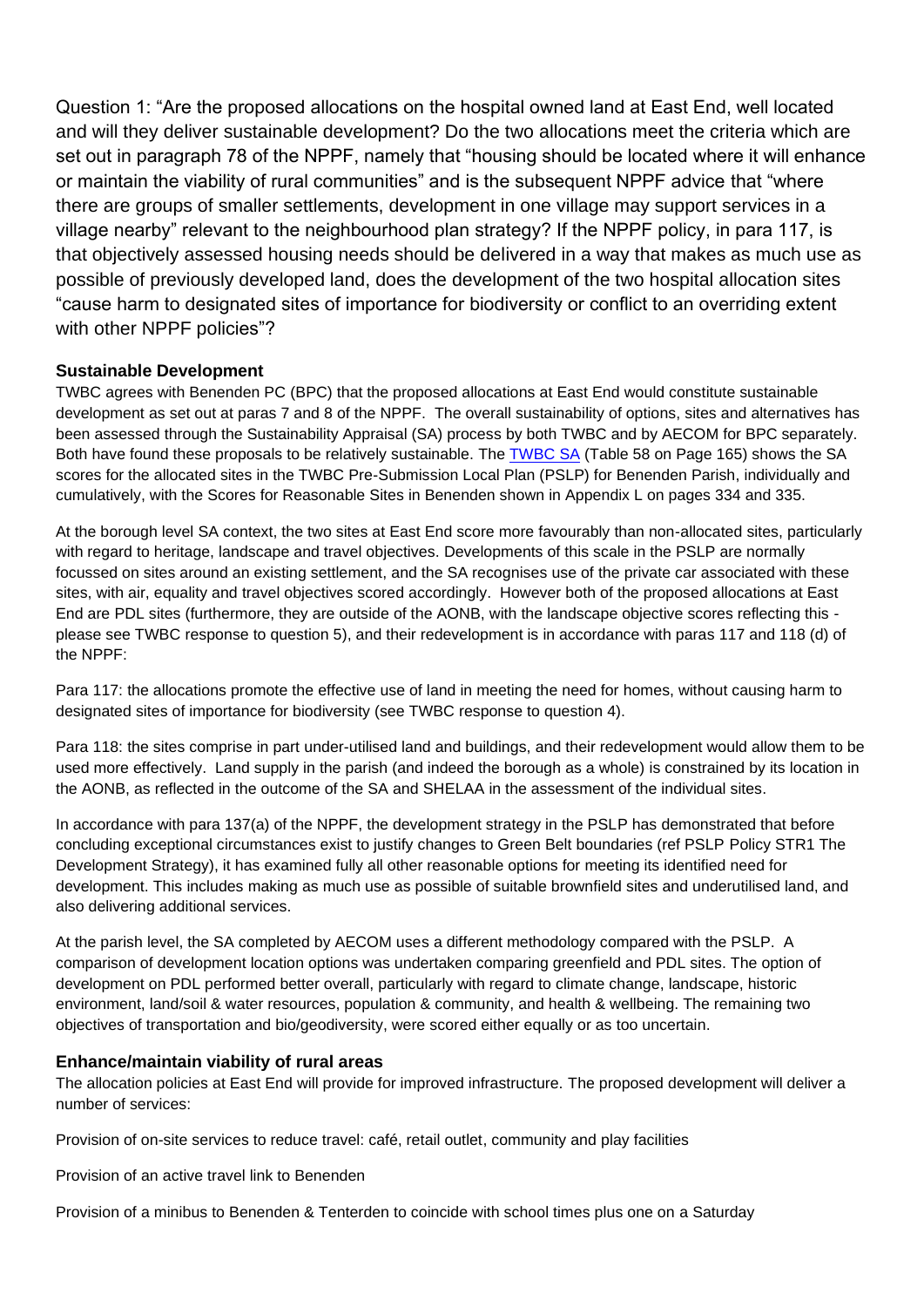Savills' representations to the TWBC PSLP Reg 19 consultation confirm that the policy requirements of the sites proposed for allocation at East End can be delivered (PSLP Policies AL/BE3 & AL/BE4, ref responses 1383, 1384 and 1388):

In principle Savills support the delivery of an active travel link between East End and Benenden village

They do not object to the proposed delivery of local facilities (café and retail outlet) at East End for the use of the occupants of the proposed dwellings (issues are raised about potential infection control requirements)

They do not object to providing a financial contribution towards the provision of a minibus service to and from the Hospital site to Benenden and Tenterden, commensurate to the quantum of development being brought forward at the site.

There are existing houses at East End, both within the site and other dwellings located in the vicinity. 23 additional dwellings are already permitted. The existing and future community will have the opportunity to use these services, including for purchasing day-to-day goods, and through interacting with a larger community and the social support which that provides, and spaces in which to do so, as set out in the policy requirements.

Benenden parish comprises a group of smaller settlements. [The Settlement Role and Function Study](https://tunbridgewells.gov.uk/__data/assets/pdf_file/0011/388028/Settlement-Role-and-Function-Study_2021.pdf) sets out how housing in Iden Green helps to support services in Benenden and development at East End would similarly do so.

#### **Impact of development on Local Wildlife Site (LWS)**

The allocations at East End do not cause harm to the LWS with more detail presented in the TWBC response to question 4. The positive management of the LWS is required by conditions of the approved scheme for the redevelopment of the wider hospital site, that includes the LWS areas within the south-east and north-east quadrants. In terms of conflict with other polices such as net gain and landscape protection there is not an overriding conflict, and in some cases benefits may be achieved whilst still delivering much needed development on previously developed land.

The impact of the proposed development upon the landscape is discussed under the TWBC response to question 5.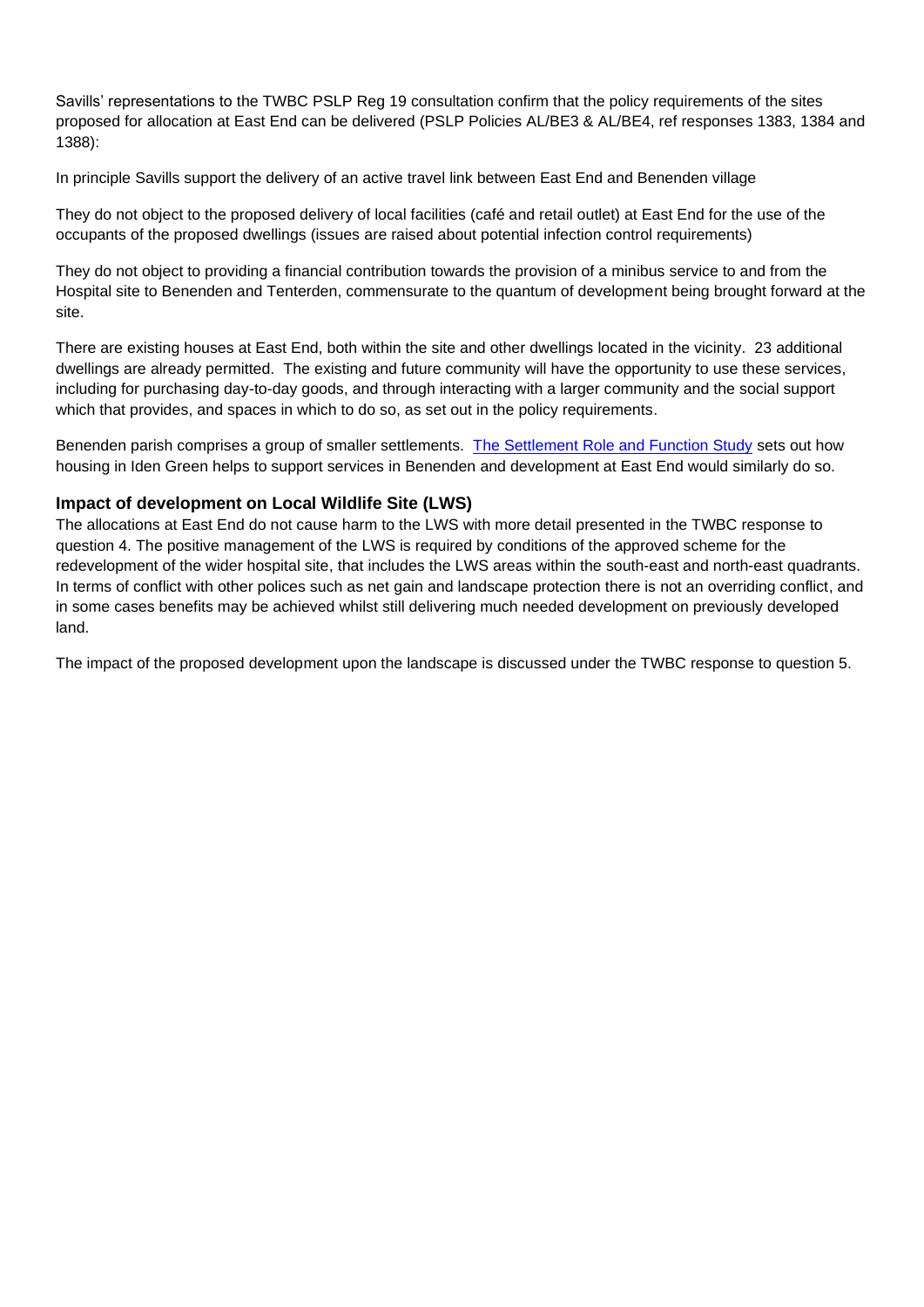Question 2: "Are the requirements that the social infrastructure needed to mitigate the impact of the development and enhance the sustainability of the location, for example, in terms of requiring a contribution to the provision of a community café/shop, sports facilities, community building and minibus links as well as the provision of an active travel link to Benenden village, as proposed in Policies SSP3 and SSP4, sufficient to meet the reasonable day to day needs of future, as well as existing residents, in this location? Is it appropriate that these facilities should be required, for a residential development of this scale in this location and is it reasonable that they should be expected to be fully funded by the developer, rather than by a proportionate contribution?"

The following paragraphs in the NPPF are relevant when considering this question: para 34 (setting out contributions expected from development), para 84 (recognition that sites to meet local business and community needs in rural areas may have to be found adjacent to or beyond existing settlements, and in locations that are not well served by public transport), and para 102 (promoting sustainable transport).

The Vision set out in the Bendenden Neighbourhood Plan supports infrastructure enhancements, to include managing traffic growth and improving connectivity.

## **Is the social infrastructure required by policy sufficient to meet the reasonable day to day needs of future, as well as existing residents, in this location?**

It is considered that the requirements are sufficient: the policy will allow for the purchasing of "day-to-day" goods, active travel/transport links to other services (such as education) and a range of community facilities, including play, sport and opportunities for social interaction. It is recognised in the borough that in the smaller villages and settlements there is an expectation that many (i.e. more than daily) services will need to be accessed from other larger settlements, which is reflective of living within a predominantly rural area.

## **Is it appropriate that these facilities should be required, for a residential development of this scale in this location**

Yes – the NPPF at paras 91, 92 and 96 and the [PPG](https://www.gov.uk/guidance/health-and-wellbeing) emphasises the need for healthy places, supporting community engagement, inclusivity and social interaction. It is considered that these facilities represent what is necessary to provide for day-to-day needs, with wider needs provided for in nearby villages. Whilst the number of houses proposed is relatively low, the wider site includes the hospital with visitors and employees who will also make use of the facilities, and in so doing will promote interaction and engagement with the residential community.

The viability work carried out to support the TWBC Pre-Submission Local Plan has concluded that (in addition to policy compliant levels of affordable housing, 30% for PDL sites and 40% for greenfield) that development across the borough would be viable with contributions of £13,000 - £18,000 based on an average house size of 100 sqm.

## **Is it reasonable that they should be expected to be fully funded by the developer, rather than by a proportionate contribution?**

For the reasons set out above, the facilities are considered to be necessary to make the development acceptable in planning terms, and they are directly related to the development. It is also considered that for the on-site provision they are fairly and reasonably related in scale and kind to the development.

However, for the active travel route, it is considered that a proportionate contribution would be appropriate: as this will be used by other residents and users it would be appropriate for development at Uphill to potentially contribute to this, and other suitable windfall developments.

The policy requirement for the provision of a minibus service is not prescriptive and could be provided/funded in a number of ways. As examples, Kent County Council (KCC) Public Transport advise

- that there may be grants to assist with the purchase of a minibus
- alternatively a minibus service could be run in conjunction with one of the local coach companies whose main income comes from the provision of school services
- that usually when KCC are requesting s106s from planning developments, they would base this on £1,000 per property in the proposed development

And in relation to the provision/funding of a Hopper bus service, KCC advise that

- the Hopper bus trial stopped during 2020 due to Covid; recommenced Spring 2021for 12 months
- the introduction of the National Bus Strategy (NBS) KCC will be running projects to look at alternative ways of providing public transport, including in villages across the County. KCC advise that this policy requirement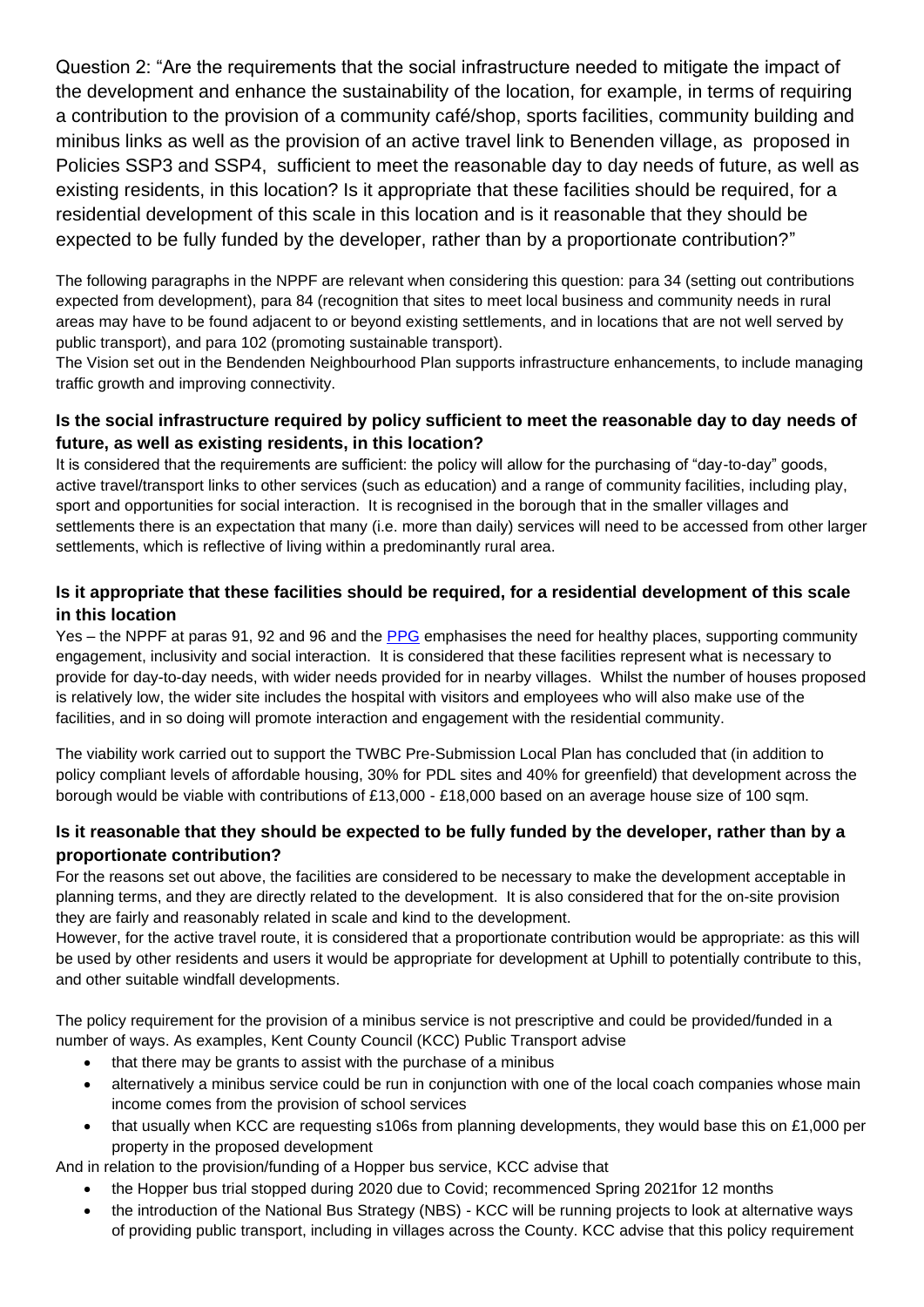should be included within the BNP as it will facilitate bids to carry out a local trial. As part of the NBS, Enhanced Partnerships is a key part, the Local Highway Authority being required to regularly engage with districts and community groups.

Therefore, if there was alternative provision for the minibus and/or Hopper Bus then it may (subject to the circumstances at that time) be appropriate for a proportionate contribution.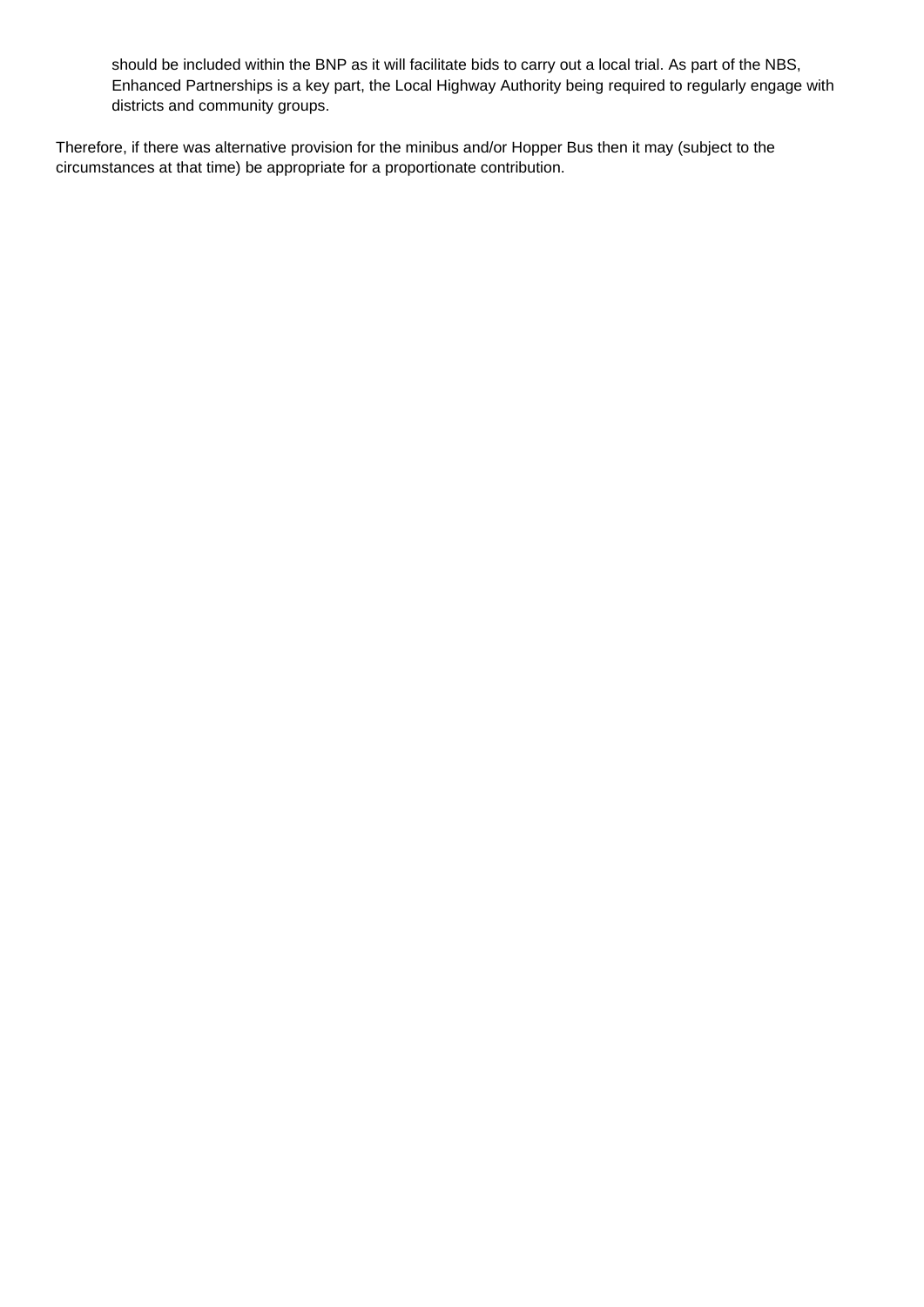Question 3: "Is it appropriate that affordable housing should be provided on site in this location?"

In accordance with paragraph 62 of the NPPF, affordable housing is expected to be met on-site, and this approach is reflected in the requirements of Core Strategy Policy 6 Housing Provision, proposed to be superseded by Policy H3 Affordable Housing of the TWBC Pre-Submission Local Plan (PSLP).

The Benenden Neighbourhood Plan (BNP) recognises the benefits of mixed and balanced communities. Delivering affordable housing for the parish was a priority outcome from the workshops held in the early stages of the preparation of the BNP. The BNP Policy HS2 Delivering a Balanced Community provides the policy approach to deliver a mix of housing, requiring affordable housing to be delivered in line with TWBC policy, and for each site to include wellintegrated affordable and market housing. There is a need for affordable housing in the parish, and the borough. Affordability is worsening, as demonstrated in the [Review of Housing Needs](https://tunbridgewells.gov.uk/__data/assets/pdf_file/0011/385319/Review-of-Local-Housing-Needs-Iceni-December-2020.pdf) carried out by TWBC in December 2020, which does not go down to parish level but shows that affordability has worsened over the last few years, such that the need for affordable housing can reasonably be expected to be somewhat higher now than in 2015 or 2018.

The proposed site allocations in the BNP and PSLP not located at East End will deliver approximately an additional 20 affordable housing at Benenden village (note: this includes the four affordable dwellings at the recently completed site in Walkhurst Road).

The proposed development at East End (including the extant scheme not yet delivered) will deliver a further approximately 20 affordable dwellings.

It is considered appropriate that affordable housing be provided on-site at East End. It would make for a mixed and balanced community, together with the provision of new dwellings and the existing housing in the immediate area.

Historically it has been suggested by some that small settlements away from main services are not appropriate locations for affordable housing, partly due to lower perceived car ownership levels. However:

- affordable housing provision at settlements such as Iden Green (see Appendix 1) works well in a relatively small settlement containing minimal services (this shows the affordable housing provision in 2011 against total housing numbers in 2011). Of the 123 houses in Iden Green it is identified that 17% of the 123 dwellings are affordable houses, with 9% of total houses in the parish being affordable.
- in terms of concerns which have, in the past, been expressed that occupiers of affordable housing are less likely to own cars: census data 2011 shows that car ownership amongst occupants of social rented housing is substantially higher in Benenden parish compared with the rate across the borough, with 79% of social rented households in Benenden having access to a car. This compares to a borough-wide level of car ownership (all tenures) of 83% and for social rented, 56% of households. KCC have confirmed they would not differentiate parking standards on housing tenure.
- Registered Providers at times express concern about the management of very small numbers of affordable houses on a site (c.3 – 6). However, the amount of affordable housing that would be provided on site at the two allocations would be substantially higher than these figures.

Overall, it is considered that there is a need for affordable housing in the parish and borough, and that on-site provision is appropriate.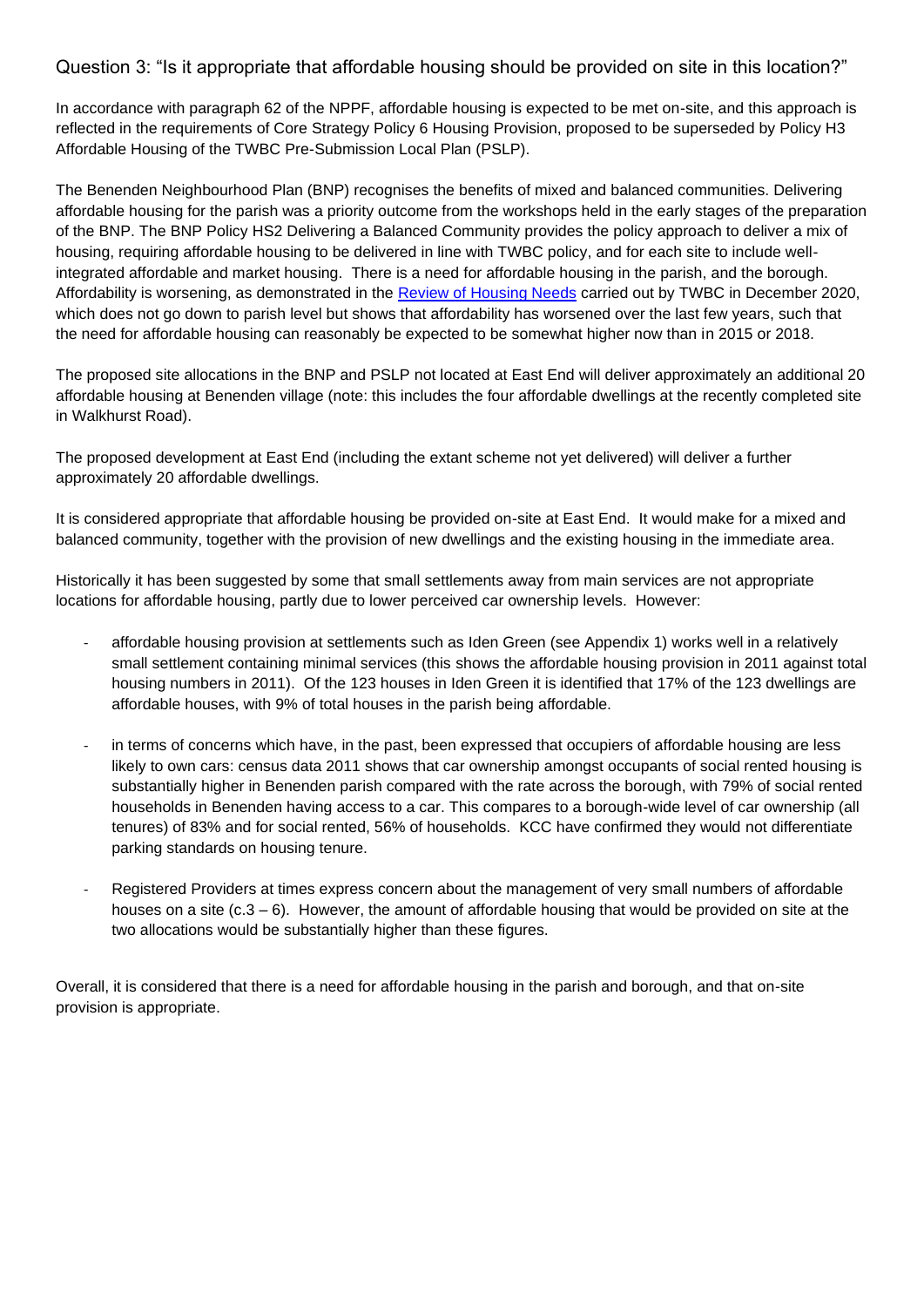Question 4: "Can I be satisfied that the two allocation sites at East End can accommodate the necessary quantum of proposed development without adversely impacting on the Local Wildlife Site?"

The Local Wildlife Site (LWS) in question is known as LWS 57 and is important for grassland fungi in the unimproved neutral grassland. This includes a number of separate patches over both of the areas proposed for development at East End (the 'south-east' and north-east' quadrants) as well as within the area to the west of Green Lane (the 'southwest quadrant). The citation and map for LWS TW 57 is included at Appendix 1 and Appendix 2 for your reference.

The LWS does not receive, and may have never received, treatment with weed-killer or artificial fertilizers. The grassland supports at least ten indicator plant species of unimproved neutral grassland and large numbers of orchids, it also has an exceptional fungus flora. It is considered, in expert opinion, to be of county importance for its wax-cap fungi alone. It should be noted that the attached citation states that for ease of mapping, some areas of hard paving and some small, built structures may have been included within the boundary of the LWS, but should not be considered as being part of the LWS.

The fungi depend upon continuance of the historical management regime and would be vulnerable to changes in this management, such as use of fertilisers or cutting of the areas at the wrong time of year.

As part of the original application for the redevelopment of the hospital [\(12/03130/EIAMJ\)](https://twbcpa.midkent.gov.uk/online-applications/applicationDetails.do?keyVal=MDFLZYBW07T00&activeTab=summary) development occurred on the south west quadrant and there remains an extant permission for redevelopment of the south east quadrant to deliver 23 dwellings. The approved scheme not only retained the LWS in its entirety (including that area within the north-east quadrant which was included in the legal agreement) but also secured its long-term future management through a Landscape and Ecology Management Plan (LEMP) by legal agreement/S106. There is no reason to suspect that any future application would treat the matter any differently.

### **Overview of the Landscape and Ecology Management Plan (LEMP)**

It is the Borough Council's view that without development, the LWS would be vulnerable and that the LEMP provides long-term protection.

The LEMP has been drawn up to function as an effective 'working' document to cover all of the LWS. The main objectives of the LWS management plan are to outline the proposed management strategy for retaining and enhancing the ecological value of the LWS, to outline the proposed management strategy for improving the ecological value of grassland outside the boundary of the LWS as part of a compensation package for disturbance caused during the development, and to outline proposals to reduce impacts on the LWS from human activity once construction works approved by 12/03130 are delivered. An annual review and update of the LEMP is written into the LEMP to ensure it addresses and responds to the continued effectiveness of the requirements of the LWS.

The proposed allocation requirements for both sites require contributions to the long-term management of the LWS to ensure that the development now being proposed in the south-east and north-east quadrants can be accommodated without a negative impact on the LWS.

It is also relevant to note that the representation made by Natural England to the BNP Regulation 16 consultation stated that '*Natural England does not have any specific comments on the Benenden Neighbourhood Development Plan'*. For the Regulation 19 on the TWBC PSLP, no comments were received from Natural England relating to allocations at East End.

In conclusion, TWBC are of the view that the two allocation sites at East End can accommodate the necessary quantum of proposed development without adversely impacting the Local Wildlife Site.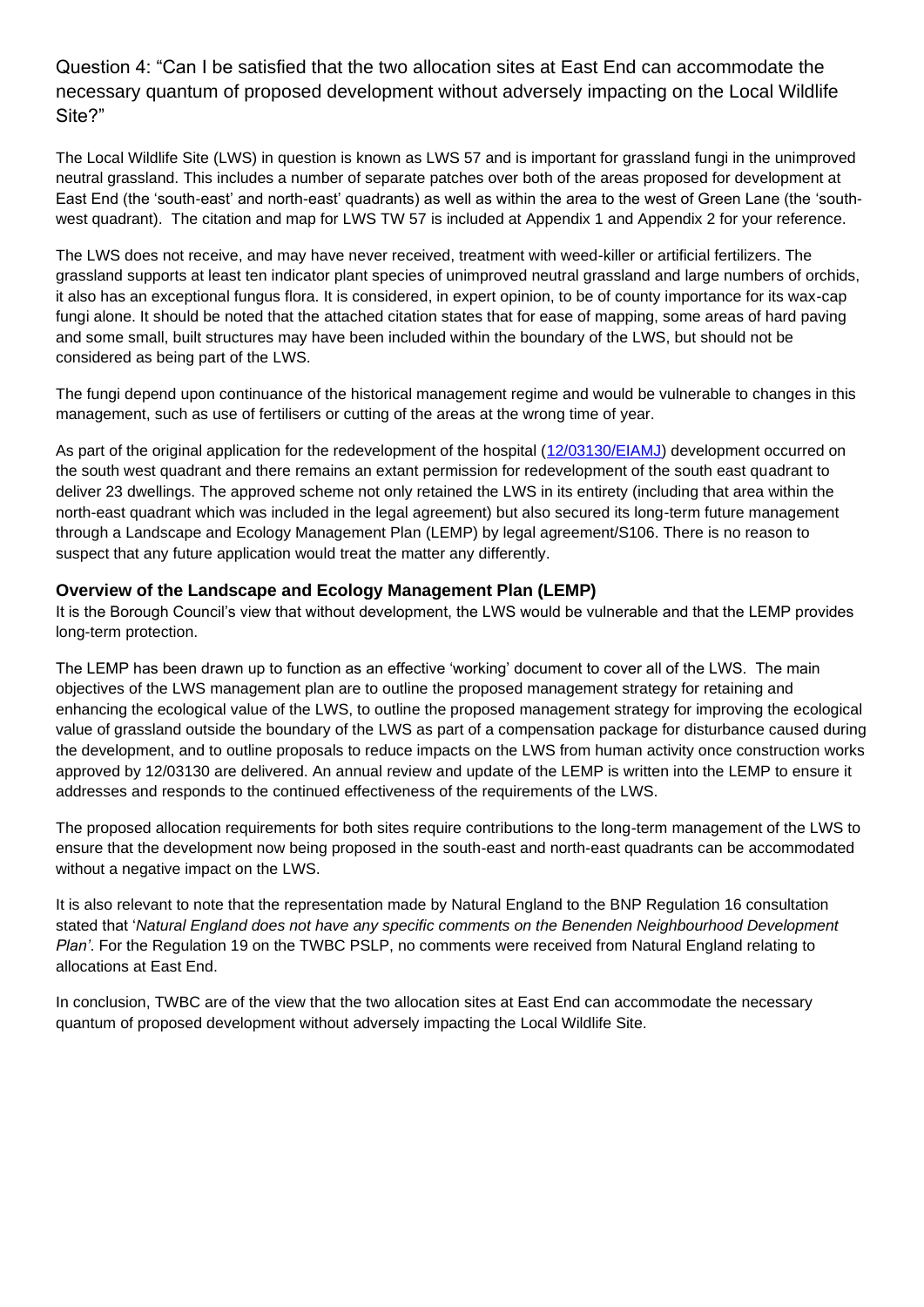Question 5: "Will the residential development proposed on the two sites, individually or collectively, have an adverse impact on the adjacent AONB and, if it does, specifically in what ways will that harm be manifested, having regard to the existing levels of development, currently on site, or as already permitted?"

The two sites lie outside the High Weald AONB, the south-east quadrant being surrounded by the AONB landscape immediately to the south, and (at a further distance) to the west. The north-east quadrant is further removed from the AONB. The existing landscape character of the proposed allocations is noticeably different to the land within the nearby AONB, as they already contain a considerable amount of development, including the hospital complex, which has a different building style, massing and height to the surrounding village settlements.



impact upon the setting of the AONB.

### **Impact on the setting of the AONB**

In accordance with para 137(a) of the NPPF, the development strategy set out in the PSLP has demonstrated that before concluding exceptional circumstances exist to justify changes to Green Belt boundaries (ref [PSLP Policy STR1 The Development](https://tunbridgewells.gov.uk/__data/assets/pdf_file/0010/387793/Pre-Submission-Local-Plan_final-compressed.pdf)  [Strategy](https://tunbridgewells.gov.uk/__data/assets/pdf_file/0010/387793/Pre-Submission-Local-Plan_final-compressed.pdf) page 35), it has examined fully all other reasonable options for meeting its identified need for development. This includes making as much use as possible of suitable brownfield (previously developed land – PDL) sites and underutilised land. The proposed developments at East End, are on PDL, are not located within AONB, and as such para 172 of the NPPF is therefore not of direct relevance except for the consideration of any

To address the specific question raised by the examiner concerning any adverse impact upon the adjacent AONB and, if it does, in what ways will that harm be manifested, having regard to the existing levels of development, currently on site or as already permitted, it is important to note that outline planning permission for the south-east quadrant is extant. Therefore, the basis for any assessment should be to assume that this scheme is constructed. Any assessment of potential harm or benefit should use the extant scheme as the baseline (the hospital redevelopment and residential scheme on the south-east quadrant) and therefore it is only that which is different between this baseline and what is being now being proposed (additional development within the south-east quadrant, and development in the north-east quadrant) that should be considered in response to this question.

#### [The AONB Setting Report](https://tunbridgewells.gov.uk/__data/assets/pdf_file/0019/385300/AONB-Setting-Analysis_main-report.pdf) (an evidence document supporting the TWBC PSLP)

concludes that in respect of the proposed development at the north-east and south-east quadrants (para *4.4.18) '… the potential for the proposals to harm the setting of the AONB is lower than the potential for the proposals to improve*  upon the existing situation. It is unlikely that the proposals would have a significant adverse effect of the setting to the *High Weald AONB*'.

As such, it is TWBC's view that it is unlikely that there would be a significant departure from the baseline situation, providing that the design of the proposals follows local policy and relevant design guidance (including that produced by the High Weald AONB Unit – the [Housing Design Guide.T](http://www.highweald.org/downloads/publications/2348-high-weald-design-guide-final/file.html)his would include control over light emissions, with potential to reduce overall emissions from that which is already existing. Furthermore, development of this site provides potential to improve the landscaped edge of the site, and tree/woodland connectivity through the site.

In relation to the Garland Wing, a non-designated heritage asset, a balanced judgement will be required having regard to the scale of any harm or loss and the significance of the heritage asset. The approved extant scheme includes permission for its demolition, whilst TWBC PSLP Policy AL/BE3 (9) requires 'Proposals to include an assessment of the feasibility for retaining the Garland Wing as part of the redevelopment of the site, which could include refurbishment and conversion of this building to provide separate residential units'. It should be remembered that Historic England assessed the building under a request to "spot list" it in April 2020, but considered that the claims to historic interest are not sufficient to overcome the alteration which has undermined the integrity of West's design to a great extent, the surviving building has either lost or had replaced many of its most distinctive features.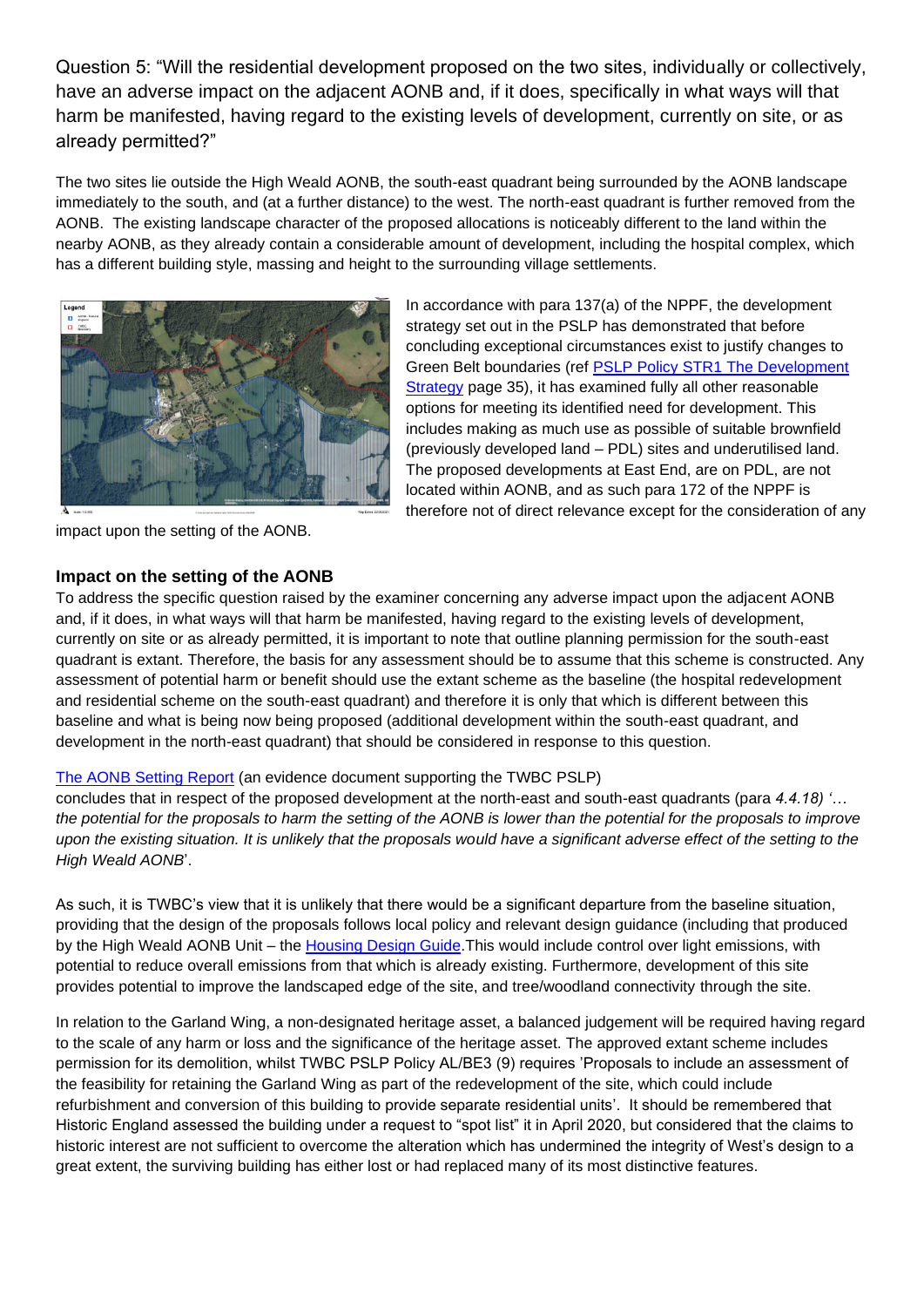In conclusion the potential for the proposals to harm the setting of the AONB is lower than the opportunities for the proposals to improve upon the existing situation. It is unlikely that the proposals would have a significant adverse effect of the setting to the High Weald AONB, as concluded by the AONB Setting Report.